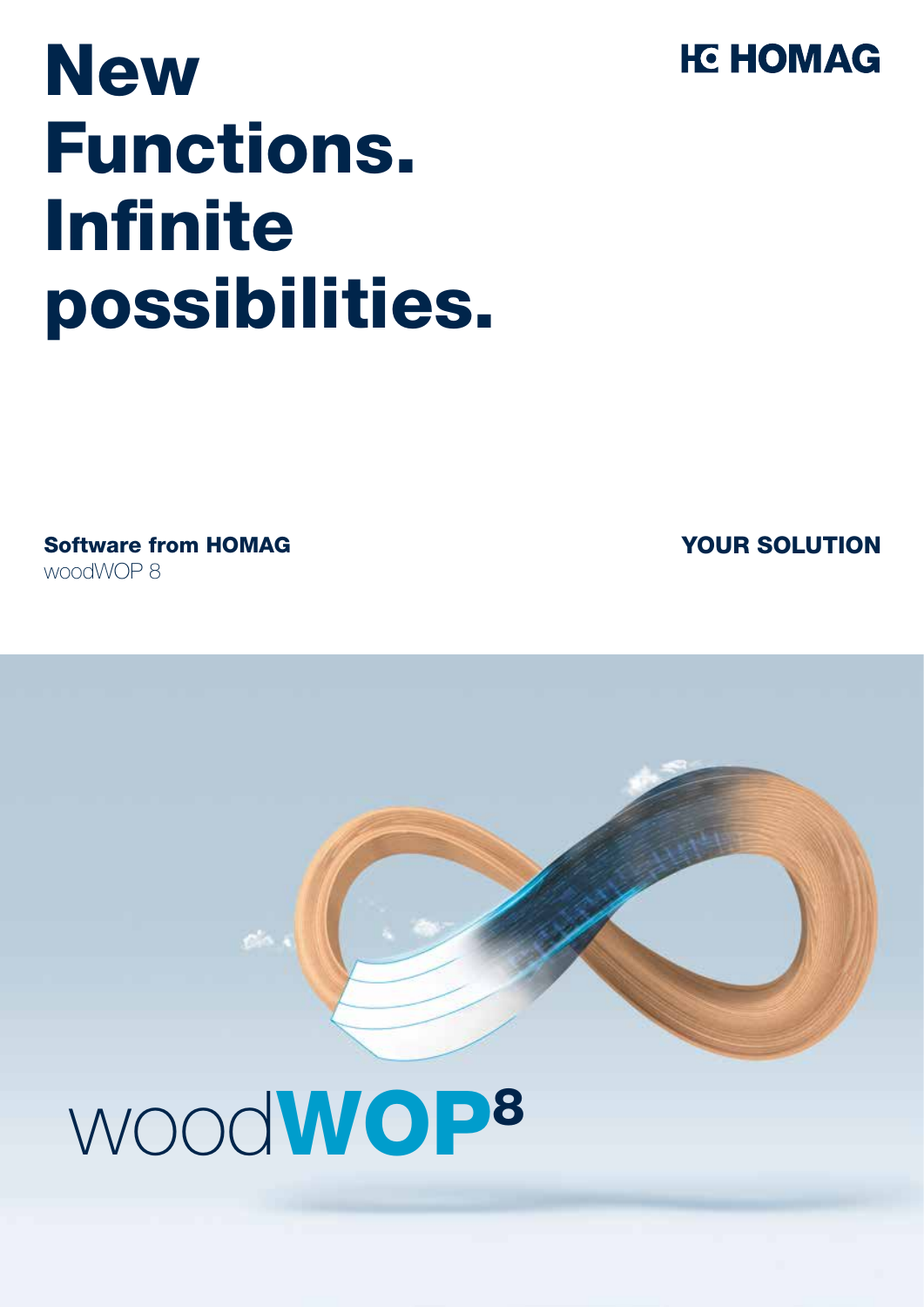The woodWOP success story began exactly 30 years ago. The basic principle of woodWOP has not changed to this day. In the latest version woodWOP 8.0, HOMAG offers users a large number of new functions and endless possibilities.

| 1991 | woodWOP1               | Premiere at LIGNA 1991:<br>First workpiece-oriented programming in the<br>wood industry |
|------|------------------------|-----------------------------------------------------------------------------------------|
| 1994 | woodWOP 2.5            | First version under MS-DOS for work preparation<br>workstations                         |
| 1997 | woodWOP 4.0            | First Windows version with unlimited number of<br>contour elements                      |
| 2002 | woodWOP 5.0            | Wizard technology for edge processing<br>programming                                    |
| 2009 | woodWOP <sub>6.0</sub> | 3-dimensional representation of workpiece, tool<br>and clamping device                  |
| 2012 | woodWOP 6.1            | CAD functions                                                                           |
| 2015 | woodWOP 7.0            | CAM plugin for 5-axis programming                                                       |
| 2017 | woodWOP 7.1            | Feature detection                                                                       |
| 2019 | woodWOP 7.2            | Extension routing macros, 3D Model Wizard                                               |
| 2021 | woodWOP 8.0            | New wizard, contour templates,<br>Formula Wizard, MPRXE exchange format                 |



Free download of woodWOP components

#### HOMAG.COM FORUM.HOMAG.COM



The world' s largest forum on the subject of woodWOP



1991 woodWOP 1.0



2002 woodWOP 5.0

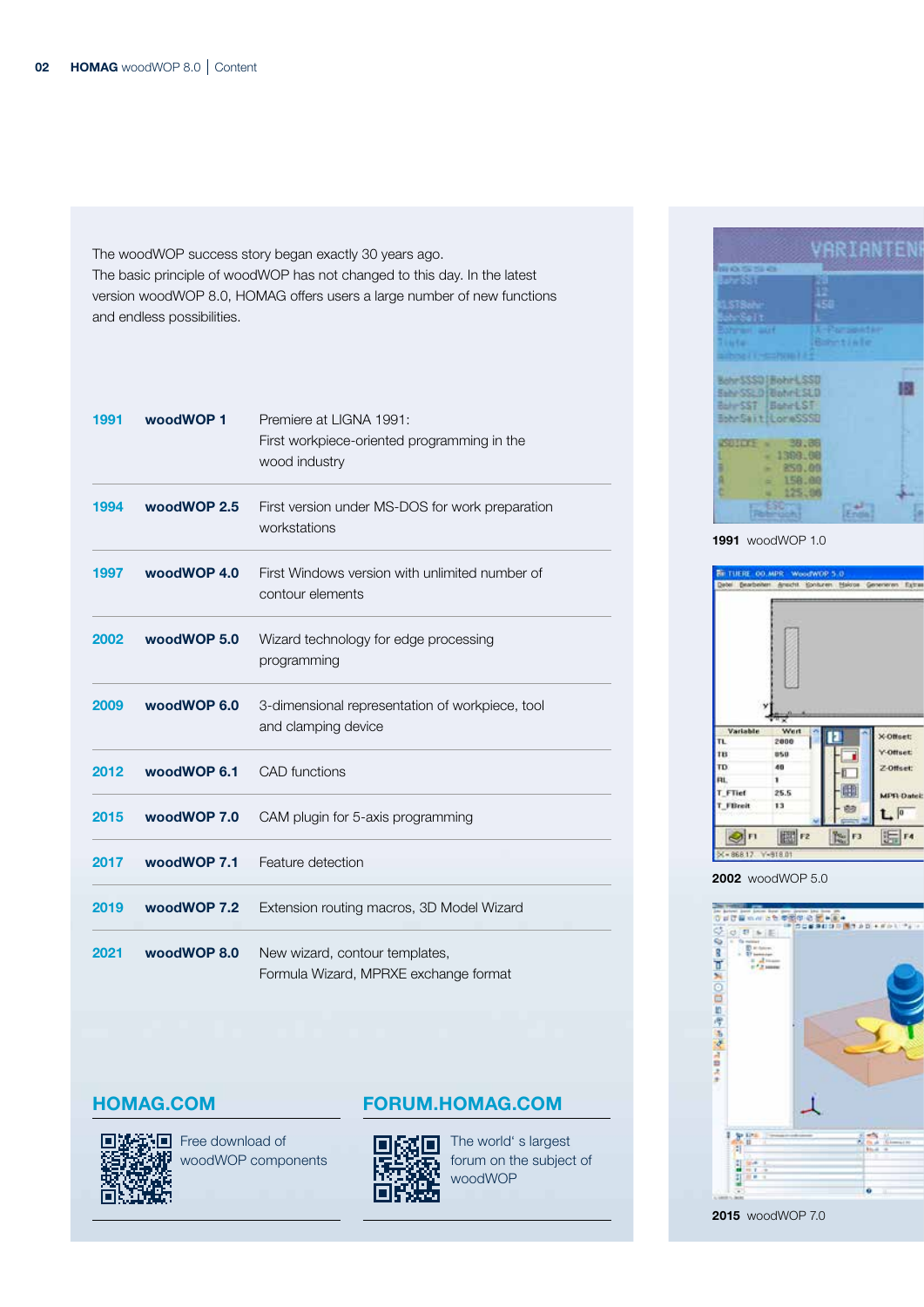





## woodWOP – the CNC programming system from HOMAG

woodWOP is the CNC programming system from HOMAG. The centerpiece of the innovative user interface is the large graphic area in which the workpiece is displayed three-dimensionally. Routing, drilling or saw cuts are programmed quickly and easily by entering the processing parameters and displayed realistically in the graphic. This guarantees maximum programming reliability and constant control during program creation.

#### YOUR SOLUTION

#### MORE ON HOMAG.COM



#### CONTENT

- 04 Formula assistant
- 05 Mass changes | 3D visualization of units
- 06 woodWOP templates
- **07** Variable table | Navigation cube
- **08** CAD and CAM plugin
- 09 Wizard
- 10 Technology database "TechEdit" | Nesting plugin
- 11 Import formats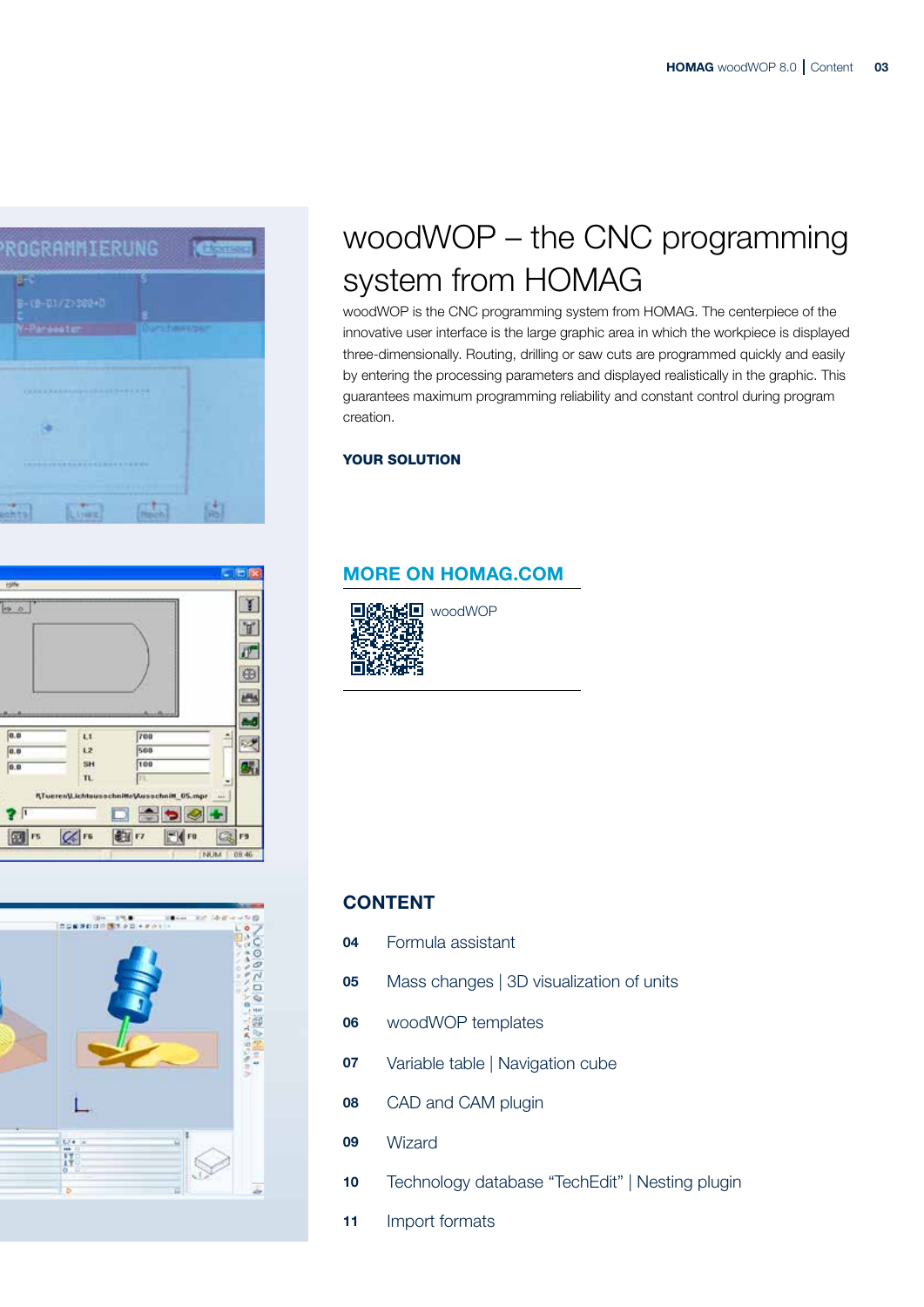## woodWOP 8.0 – Enhancements in operation and in the WOP area

| $\mathbf{A} \otimes \mathbf{A}$<br>IF MATERIAL = "MDF" OR MATERIAL = "CHIPBOARD"<br>1 | Formelelemente                                                                                                             |
|---------------------------------------------------------------------------------------|----------------------------------------------------------------------------------------------------------------------------|
| $\overline{\mathbf{2}}$<br>THEN                                                       | Category                                                                                                                   |
| 3<br>101                                                                              | ×.<br>Alle Elemente                                                                                                        |
| <b>ELSE</b><br>4<br>5<br>102                                                          | Ä<br>$\alpha$<br>ABS( <zahl>)<br/><b>AND</b><br/>ARCCOS(<zahl>)<br/>ARCSIN(<zahl>)<br/>LAMBLLIC M.L.L</zahl></zahl></zahl> |
|                                                                                       | Syntax: Text 1 & Text 2<br>Verbindet zwei Zeichenketten miteinander                                                        |
|                                                                                       | Paste                                                                                                                      |
|                                                                                       | Variables                                                                                                                  |
|                                                                                       | ۸<br><b>Name</b><br>Value<br>Comment                                                                                       |
|                                                                                       | BHX<br>Maschine 1 - BHX500<br>$\mathbf{1}$                                                                                 |
|                                                                                       | ABD<br>10<br>keine ABD<br>O<br>mirror<br>gespiegelt                                                                        |
|                                                                                       | $\mathbb{I}$<br>nicht gespiegelt<br>nonmirror                                                                              |
| 内心水白色<br>IF MATERIAL = "MDF" OR MATERIAL = "CHIPBOARD"<br>1                           | gespiegelt in Y<br>nicht gespiegelt in Y<br>kleiner Kreisbogen ccw<br>kleiner Kreisbogen cw                                |
|                                                                                       |                                                                                                                            |
| 2<br><b>THEN</b><br>101                                                               | Paste                                                                                                                      |
| 3                                                                                     |                                                                                                                            |
| 4<br><b>ELSE</b><br>5<br>102                                                          | Formel prüfen                                                                                                              |

#### Formula assistant

The new formula assistant makes the creation of formulas extremely simple. The user has everything in view in the multi-line formula field. Building blocks such as mathematical functions, variables and conditions are at the user's fingertips for assembling their formulas. The formula components are highlighted in color. This makes even complex formulas easy to understand. Not only the formula result, but also partial results can be calculated.

- · Convenient operation due to modular principle
- · Support for complex formulas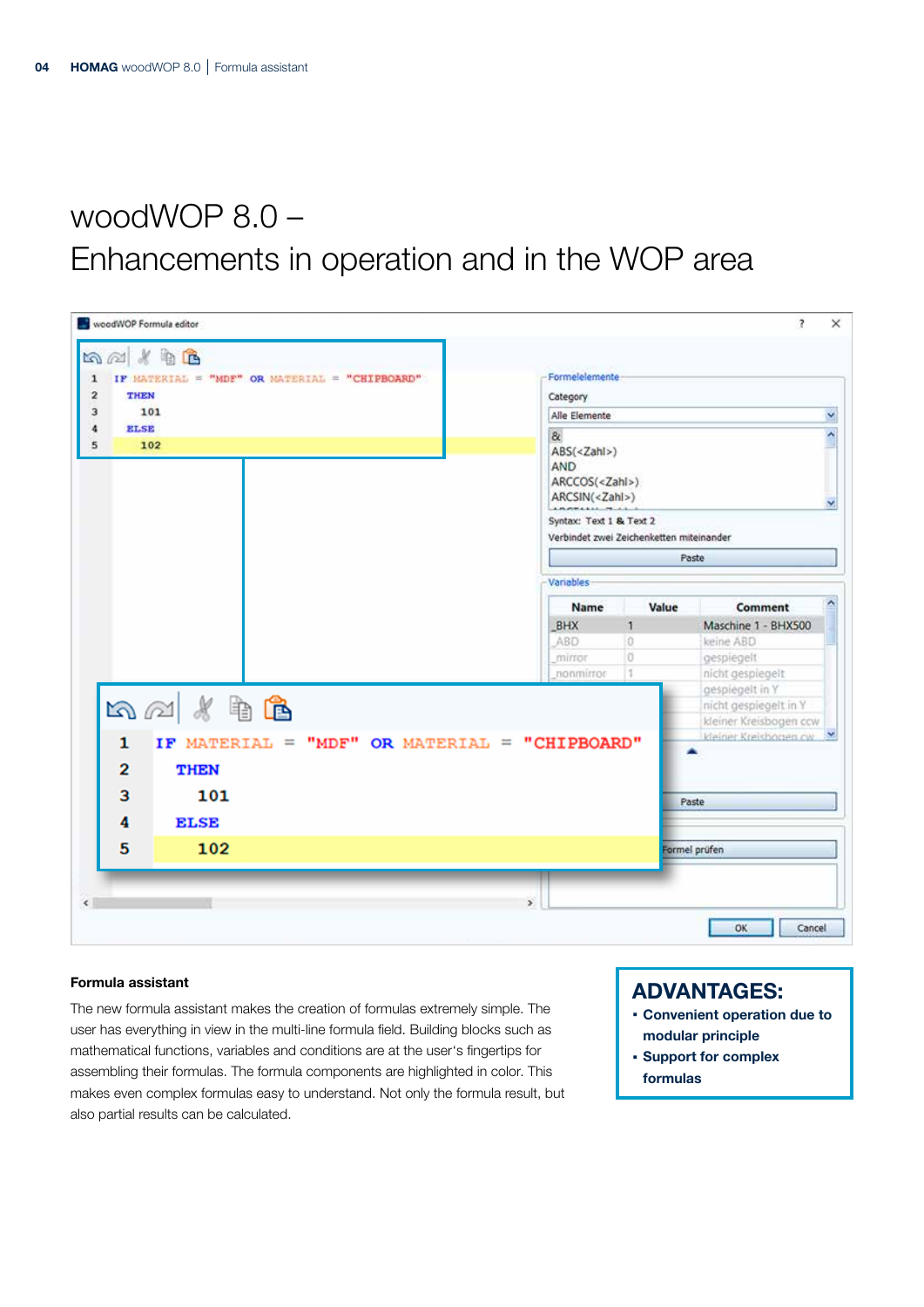#### Mass changes of parameter values

With the transfer of parameter values, mass changes to macros can be made quickly and easily with just a few clicks.

|                     | Slow-fast to depth       |            |  |  |  |  |  |  |
|---------------------|--------------------------|------------|--|--|--|--|--|--|
| NCO                 |                          |            |  |  |  |  |  |  |
| $\overline{8}$<br>◉ |                          |            |  |  |  |  |  |  |
| #O<br>10            | <b>List of variables</b> |            |  |  |  |  |  |  |
| 12                  | <b>AutoComplete</b>      |            |  |  |  |  |  |  |
| Formula editor      |                          |            |  |  |  |  |  |  |
| Э<br>ە              | Copy parameters          |            |  |  |  |  |  |  |
| 10                  | Cut                      | $Ctrl+X$   |  |  |  |  |  |  |
| %                   | Copy                     | $Ctrl + C$ |  |  |  |  |  |  |

#### The way it works:

- · Making changes in a macro
- · Transfer of one or all parameters to the parameter clipboard
- · Selection of all other macros to be changed
- · Insertion of one or all parameter values



### ADVANTAGES:

- · Time saving when creating or modifying programs
- · Convenient and fast correction, e.g. of incorrect or incomplete values from CAD data transfer

#### 3D visualization of units

Display of the 3D unit model directly in woodWOP

- · Better recognition of the programmed processing
- · Ensuring error-free programming

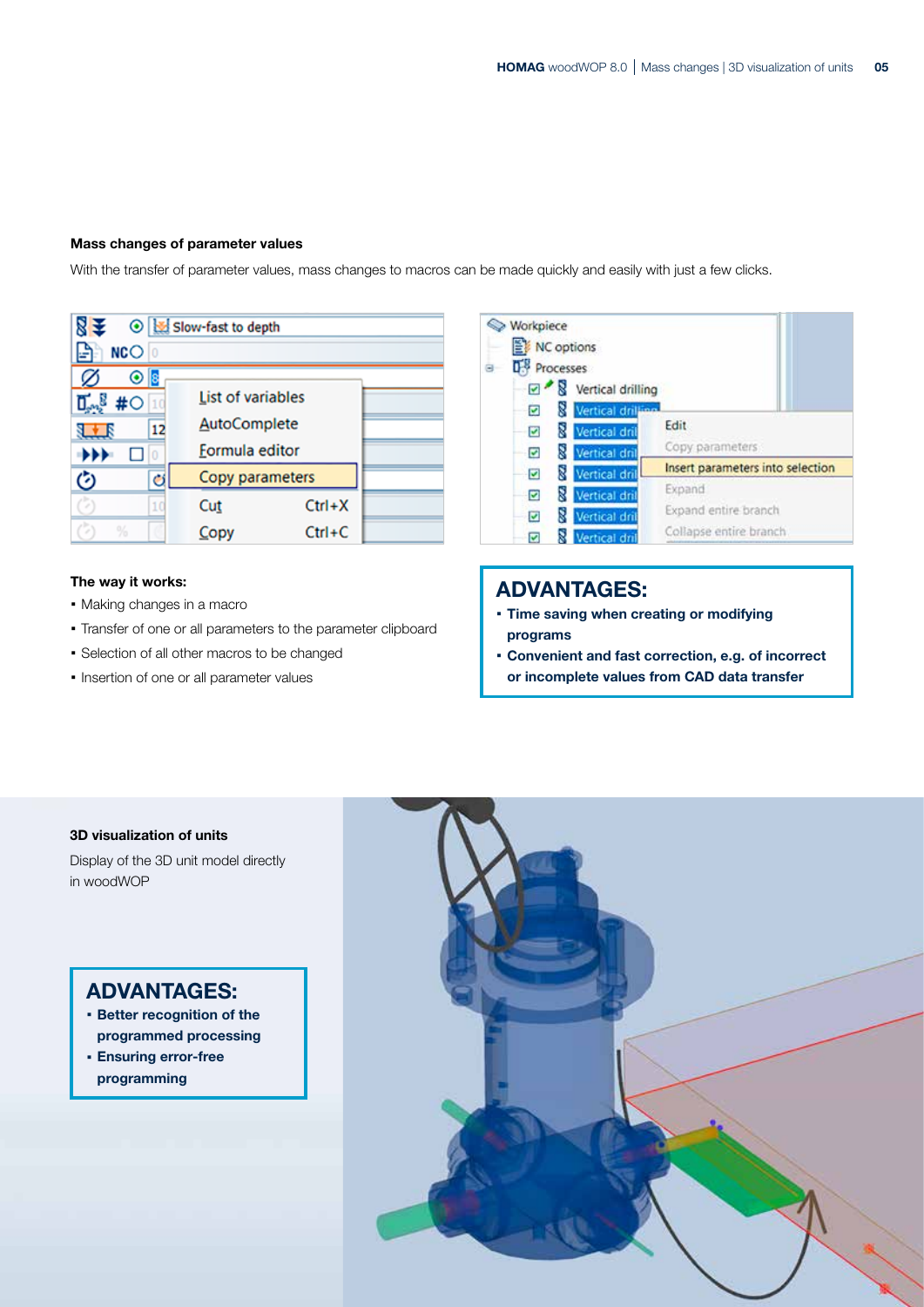| ¢.<br>呼吸声                                                        | はび目の は で ● ◎ ◎ W + > → D - 2 = news | $-2$                                                                                                                                                                                                                              | ■ 日号图 名<br>SE Prom layer                                                                          |                                                           | Py                                 |
|------------------------------------------------------------------|-------------------------------------|-----------------------------------------------------------------------------------------------------------------------------------------------------------------------------------------------------------------------------------|---------------------------------------------------------------------------------------------------|-----------------------------------------------------------|------------------------------------|
| $ <$ Weights<br>To NC notions<br><b>D</b> <sup>5</sup> Processes |                                     | They have increased through a distinction<br>Virtue:<br><b>Name</b><br>$rac{1600}{600}$<br>Lancesco et al. 2 5 Antigat de 30.<br>WARLETT-WANTED<br>irs.<br>Technic of Chinese I<br>300<br>(200)<br>w<br><b>Partick J. Parties</b> | i2<br>Commant<br>begin put are initialized new beach-<br>With trial side is TC from which have to | ×                                                         | M<br>$\overline{\mathcal{S}}$<br>酱 |
|                                                                  |                                     |                                                                                                                                                                                                                                   |                                                                                                   |                                                           |                                    |
| ۰<br>$E_{D}$                                                     | <b>Ing</b>                          | 1-800-800; Length In X (  Linge III X<br>×<br>西.<br>400 +                                                                                                                                                                         | ×                                                                                                 | <b>CHANGE</b><br>體體<br>tue i<br>$\mathbb{C}^{\mathbb{Z}}$ |                                    |

#### woodWOP templates with basic outlines

The woodWOP templates with basic outlines make programming new workpieces a lot easier. After selecting the basic form,

order-related variable values can be filled in and processing operations can be stored. The templates can also already contain processing operations such as formatting. The template library can be extended by the user with their own templates.

- · Programming of new workpieces without contour train programming
- · Time saving for standard forms

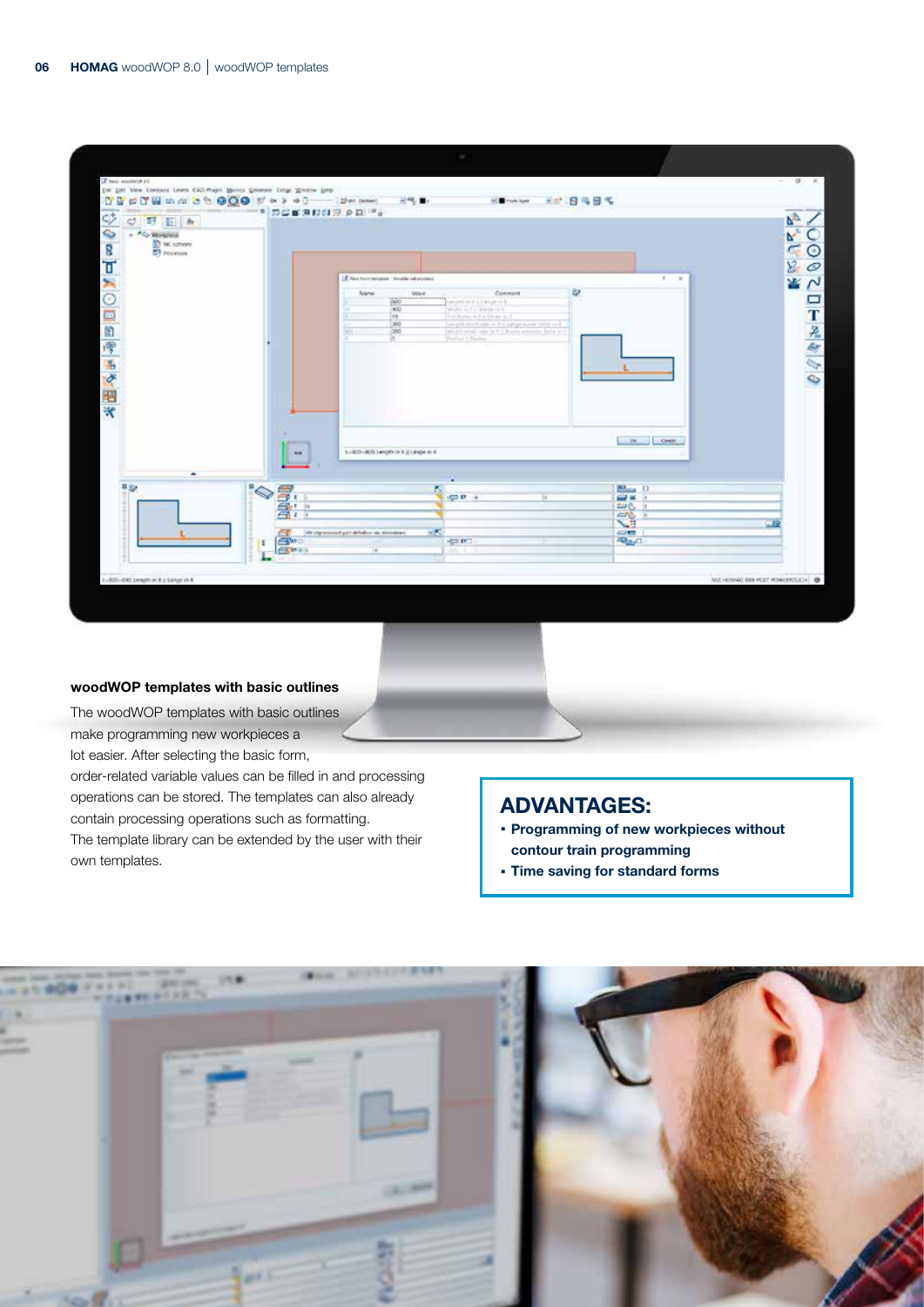Comment

| 鹂<br>ೆ  | ۹,<br>E                            |                      |        |    |
|---------|------------------------------------|----------------------|--------|----|
| Name    | Value                              | Comment              | Result |    |
| t       | 2165                               | Length in X          | 2165   |    |
| ь       | 1042                               | Width in Y           | 1042   |    |
| d       | 74.3                               | Thickness in Z       | 743    |    |
| boden   | O.                                 | Bodenschliesser Ge   | α      |    |
| din     | "lett"                             | Door direction       | "left" |    |
| dini    | IF din="links" THEN 1 E DIN Links  |                      | ö.     |    |
| dinn    | IF din="rechts" THEN 1  DIN Rechts |                      | ö      |    |
| secsbr  | 0                                  | Hardware Secury S    | ō      |    |
| seca    | ï                                  | Hardware Secury      | ۲      |    |
| secror4 | Ö                                  | Hardware Secury      | Ō.     |    |
| rustu   | ۹                                  | Lock setting Secury  | Ŧ      |    |
| fb.     | 54                                 | Height rebate (47    | 54     |    |
| fh1     | $fh-37$                            | Height rebate (10    | 17     |    |
| ďf      | 1                                  | Rebate               | t      |    |
| dr      | 1.                                 | Drill handle hole    | t      |    |
| bu      | 259                                | Hinge 259 normal     | 259    |    |
| bm      | $1/2 + 10$                         | Hinge center I/2+1_  | 1092.5 |    |
| bo      | $1 - 239$                          | Hinge center I-239.  | 1926   |    |
| la      | 0                                  | Cutout               | ő.     |    |
| raid    | ō                                  | Radius               | ō      |    |
| kfv3    | 0                                  | KFV Getriebe 3 - fa. | ö      |    |
| abst    | 0                                  | Distance             | o      |    |
| sonder  | ₿                                  | Groove Smm.          | ġ      | ≥⊘ |
| bsch    | ٥                                  | Lock                 | ö      |    |
| tas     | 0                                  | Pocket below         | ö      |    |
| dh      | ٥                                  | Handle height 105    | ò      |    |
| SX.     | 0                                  | Schallex             | ô      |    |
| kue     | 0                                  | Dorma LANG ( onl     | Ō.     |    |
| hue     | 430                                | Height 3-pol Kont    | 430    |    |
| its.    | 0                                  | Door lock ITS Boxer  | O.     |    |
| pol     | ٥                                  | Mill 3-pol           | ŭ      |    |
| kuesty  | 0                                  | Cable Winkhaus       | ó      |    |
| kuekt   | 0                                  | Cable Dorma          | U      |    |
| bss:    | ö                                  | Hinge setting        |        |    |

| 35  |     |  |                  |  |
|-----|-----|--|------------------|--|
|     |     |  |                  |  |
| ni  |     |  |                  |  |
|     | 430 |  |                  |  |
| xer |     |  |                  |  |
|     |     |  |                  |  |
|     |     |  |                  |  |
|     |     |  | <b>DIN links</b> |  |
|     |     |  |                  |  |
|     |     |  |                  |  |

○ 呼

boden

secibi

seci secrit4

Name

開 編

2165

1042

743

<sup>m</sup>eft<br>Teft

**Tright** 

ō

**FI** 

 $54$ 

E

1

lo

o

 $\circ$ 

259 'n

o

Value

Length in X

Width in Y

Rebate Drill handle hole

Cutout

Radius

Distance ٠

Thickness in Z

Door direction

Bodenschliesser Geze

Hardware Secury MR4

Lock setting Secury

Hinge 259 normal

KFV Getriebe 3 - fach

DIN rechts

Aindiware Secury SB/R (Nicht KFV)

lardware Secury mit A-Oeffner oder SH

Height rebate (47 mm bis 68 mm dicke) (54 be

#### The variable table is extended by some new possibilities:

- New attributes "Hide" (hide row) and "Boolean" (checkbox)
- · Predefine selection list
- · Define minimum and maximum value
- · Define auxiliary graphics
- · Two views: List view and form view

#### ADVANTAGES:

- · Easier operation due to clear variable table
- · Simpler component programming



#### Navigation cube (ViewCube)

- · Fast rotation of the workpiece
- · Easy orientation for 3D display of workpieces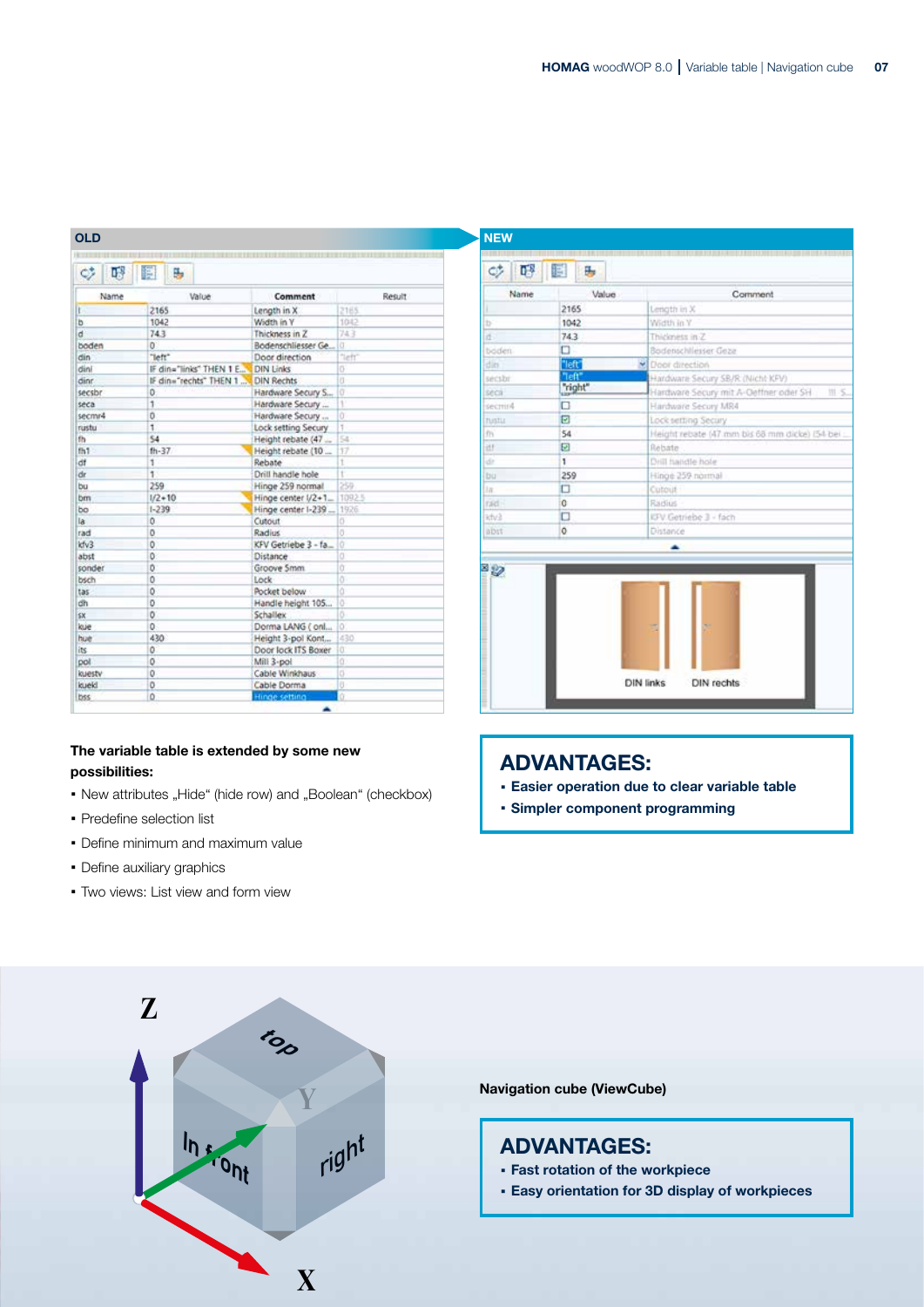## Enhancements in CAD and CAM plugin



#### Feature detection

As of woodWOP 8.0, feature detection also detects grooves and rectangular pockets. After analyzing the 3D model, the appropriate processing macro is generated automatically. The user can define the templates himself in the conversion profile.

#### ADVANTAGES:

- · Faster conversion from CAD import to the processing program
- · Avoid double data entry



#### Parameter sets for CAM plugin macros

Proven values for tool, feed, routing strategy, etc. can now be saved in parameter sets. For new programs with similar application these parameter sets can be reloaded.

- · Faster programming of new workpieces, fewer tests
- · Easy reuse of proven settings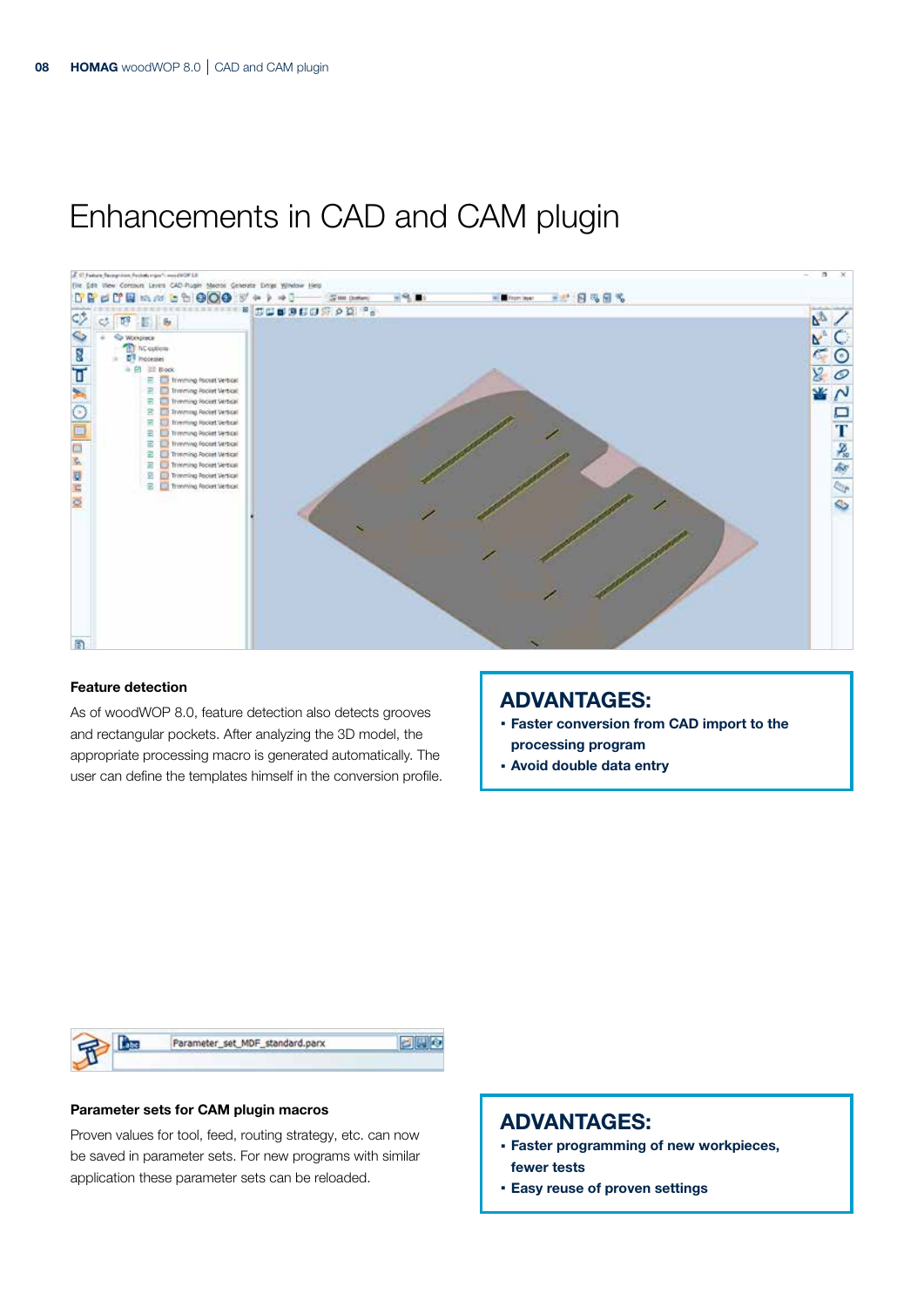## Programming edge banding with woodWOP



#### Wizard

The new wizard for programming edge banding is fully integrated into woodWOP. Instead of a separate application, the Wizard macro is now opened. The edgebanding type, sequence and other important parameters are defined directly on the workpiece. The generation run is started with a mouse click and the individual processing macros are automatically inserted in the macro list. The generation run can also be started automatically when the workpiece is loaded on the machine.

- · Faster creation of programs for machines with edge banding
- · Wizard macro controllable from external CAD/CAM solutions

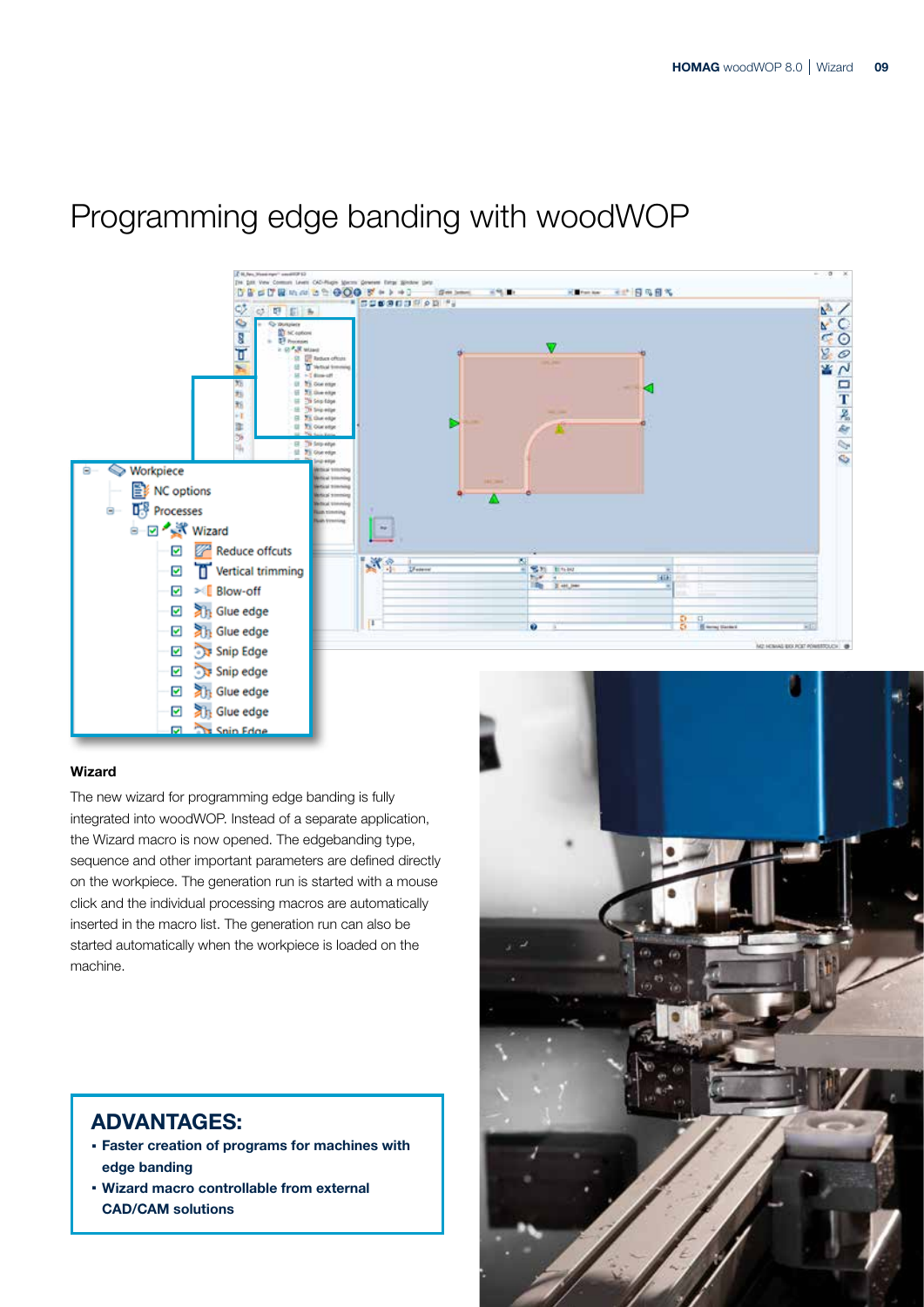| ş<br>Regelwerkbibliothek                                                                    |                                                                                          | ٧  | S <sub>Regeln</sub>               |                         | ? | tedogangen         |                      |            |                     |                   |
|---------------------------------------------------------------------------------------------|------------------------------------------------------------------------------------------|----|-----------------------------------|-------------------------|---|--------------------|----------------------|------------|---------------------|-------------------|
| Narne                                                                                       | Konsmertsr                                                                               | w. | Name                              | Kommentar               |   | <b>Geometria</b>   | Terplech             | <b>Net</b> |                     |                   |
| <b>Elizabbinyning CW</b>                                                                    | <b>Eundichiltom / Flushtrimming CW (ABS-https)</b>                                       |    | WWW.VINE.FRC.VARINT               |                         |   | Actionador         | $\bullet$<br>W.      |            |                     |                   |
| FT CW_002                                                                                   | Bundigfrissen / Flushtrimming Spitze Ecke                                                |    | Test/RMRule4                      |                         |   | Si Automobile      | ø<br>Z)              |            |                     |                   |
| FT_CW_001<br>E Flushtrimming CCW                                                            | Bündigfräsen / Fluchtrimming Stumpfe Ecke<br>Bündigfräsen / Flushtrienming CCW (PP-Edge) |    | Test RMA alu3                     |                         |   |                    |                      |            |                     |                   |
| FT_CCW_001                                                                                  | Bündigfräsen / Flushtrimming Stumpfe Ecke<br>Bündighissen / Flushtrimming Spitze Ecke    |    | Test RIVRule2                     |                         |   |                    |                      |            |                     |                   |
| S Scraping<br>E7 2K,001                                                                     | Ziehklinge / Straping                                                                    |    | Test PMRule                       |                         |   |                    |                      |            |                     |                   |
| Edgebanding PP_Edge                                                                         | Standard Leimen Laser / Edgebanding Laser                                                |    | <b>Stock Liver</b>                |                         |   |                    |                      |            |                     |                   |
| U Laser PP-Edge, R30 Outside<br>Lase: PP-Edge RS0_Outside                                   |                                                                                          |    | ProDuo PU Glux R30 Outside R2     |                         |   |                    |                      |            |                     |                   |
| - Laser PP-Edge R60 Outside<br>Laser PP-Edge R60 Outside                                    |                                                                                          |    | ProDuo PU Glue R15 Autom R1       |                         |   |                    |                      |            |                     |                   |
| V Laser PP-Edge R30 Outside<br>Feed Start Laser                                             | Vorschub / Feed Start Edgebanding Leser<br>Varschub / Feed End Edgebanding Laser         |    | ProDuct EVA (Aux R40 Outside R3)  |                         |   |                    |                      |            |                     |                   |
| Feed, End, Laser<br>Buttbanding PP Edge                                                     | Stossverleimung / Butthanding Lister                                                     |    | ProDuo, EVA, Olux, RA) Inside, R3 |                         |   |                    |                      |            |                     |                   |
| D Laser 09-Edge, R30, Outside<br>D Laser DP-Edge, R50, Outside                              |                                                                                          |    | ProDuo EVA, Glue R30, Outside R3  |                         |   |                    |                      |            |                     |                   |
| U Laser PP-Edge R60 Outside                                                                 |                                                                                          |    | ProDuo EVA Glue #30 Outside #2    |                         |   |                    |                      |            |                     |                   |
| Laser PP-Edge R70 Outside<br>Laser PP-Edge R30 Outside                                      | Vorschub / Feed Start Edgebanding Laser                                                  |    |                                   |                         |   |                    |                      |            |                     |                   |
| Feed Start Laber<br>Stons Later                                                             | Verschub / Feed End Edgebanding Liser                                                    |    | ProDuo EVA Glue R15 Outside R1    |                         |   |                    |                      |            |                     |                   |
| P Feed End Laser<br>EdgebandingABS Edge                                                     | Standard Leimen Leser / Edgebanding Later                                                |    | ProDuo_Buttcomedian_R1            |                         |   |                    | Technologieleningen  |            |                     |                   |
| D Laver ABS-Edge R50 Outside<br>C Laser ABS-Edge R60 Outside                                |                                                                                          |    | ProDuo Airfer, R30 Outside R2     |                         |   |                    |                      |            |                     |                   |
| U Laser ABS-Edge R70 Outside                                                                |                                                                                          |    | Leser, PP-Edge, R80, Outside      |                         |   |                    |                      | Well       | Cd.                 |                   |
| Later ABS-Edge R80 Outside<br>Feed Start Laser                                              | Verschub / Feed Start Edgebanding Laser<br>Vorschub / Feed End Edgebanding Laser         |    | nin PF-Loge F.T. Outlide          |                         |   | Makre              | Ter.                 | m          | E Interio           | H¢                |
| Fred End Laser                                                                              | Stoccusteimung / Butthending Leser                                                       |    | Laver PP-Edge #60 Outside         |                         |   | Technologie        | F E-Neu              |            | <b>E.</b> Existent  | <b>VM</b>         |
| <b>Buttlending ABS Edge</b><br>7 Laser ABS-Edge R50 Outside<br>2 Laser ABS-Edge R60 Outside |                                                                                          |    | Leser_PP-Edge_R50_Outside         |                         |   | Technologie        | F F-Neu              |            | E Endpurit          | 90                |
| Laser ABS-Edge R70 Outside                                                                  |                                                                                          |    |                                   |                         |   | <b>Technologie</b> | Ty Files             |            |                     |                   |
| U Laser ABS-Edge, R80, Outside                                                              | Vorschub / Feed Start Edgebanding Lasar                                                  |    | Laos: 09-Edge Rill Outside        |                         |   |                    | p F-Neu              | ٠          | <b>b</b> Indeutil   | ы                 |
| Feed Start Laser                                                                            | Vorschub / Feed End Edgebanding Later                                                    |    | Laour PP-Edge, R30 Outside        |                         |   | <b>Technologie</b> | A M-Nes              | 394        | <b>E</b> Enlawald   |                   |
| Shoos Lacer<br>Feed End Later                                                               | Furnier / Wood-Edge                                                                      |    | Laser_ARS-Edge_RdQ_Outside        |                         |   | <b>Technologie</b> |                      | 593        | <b>P.</b> Statparkt | $-8$              |
| Weed.                                                                                       |                                                                                          |    | Lauer ABS-Edge 870 Outside        |                         |   | <b>Technologie</b> | $\frac{1}{2}$ M-Next | 15         | 2. Setparkt         | $-130$            |
| Wood V Glue Start<br>Wood Glue R40 Out<br>Weed Gius R40 Outside                             | PowerEdge ProDuo PU-Glue 1mm Edge                                                        |    | Laser AdS-Edge_R60_Cutside        |                         |   | <b>Schneizge</b>   | FF-Next              |            |                     |                   |
| ProDuo Glue PU 1mm<br>ProDuo PU Glue R15 Austen R1                                          | PowerEdge ProDue PU-Glue 1 Smm Edge                                                      |    | Later_ABS-Edge_R10_Outside        |                         |   |                    |                      |            |                     |                   |
| ProDuo Glue PU_1.5mm                                                                        | PewerEdge ProDuc PU-Slue Imm Edge                                                        |    |                                   | Bündigfzitten/          |   |                    |                      |            |                     |                   |
| ProDuo Glue PU Zmm<br>D ProDue PU Clue R30 Outside R2                                       | PowerEdge ProDuc PU-Glue Snow Edge                                                       |    | ET_CW_OXI                         | Bandighteen / -         |   |                    |                      |            |                     |                   |
| ProDug Glue PU 3mm                                                                          | PowerEdge ProDuc EVA-Glue 1mm Edge                                                       |    | FT_CW_001jmm                      | Bundighteen / -         |   |                    |                      |            |                     |                   |
| ProDuo Glue EVA Imm<br>ProDuo EVA Glue R15 Outside R1                                       | PowerEdge ProDuo Esti-Clue 1.5min Edge                                                   |    | FT_CW_001                         | Bundisfraton / -        |   |                    |                      |            |                     |                   |
| ProDue Butkonschon R1<br>ProDuo, Glue, EVA, 1.5mm                                           | PowerEdge ProDuo EVA-Glue 2mm Edge                                                       |    | FT_CCW_002                        | biedglosen /            |   |                    |                      |            |                     |                   |
| ProDuo Glue IVA 2mm<br>E ProDuo EVA Glue R30 Outside R2                                     | PowerEdge ProDuc EVA-Glue Imm Edge                                                       |    | FT_CCW_001                        | Versichult / Feed Stat. |   |                    |                      |            |                     |                   |
| ProDuo Glue Fua 3mm                                                                         |                                                                                          |    | Feed_Start_Laser                  | Vocachule / Feed End.   |   |                    |                      |            |                     | M2 C/MACHINECOHNE |
| ProDuo FVA Gue Rai Inside R3<br>ProDuo FVA Gue Rai Outside R3                               | PowerEdge ProDuo AirTec Imm Edge                                                         |    | Feed End Laser                    |                         |   |                    |                      |            |                     |                   |
| ProDuo EVA Glue R30 Outside R3                                                              |                                                                                          |    |                                   |                         |   |                    | <b>DENHMSSO</b>      |            |                     |                   |
| ProDuo AirTec, Invin<br>ProDuo Buttcomethon R1<br>ProDuo Airfec 1.5mm                       | PowerEdge ProDuct AirTac 1.5mm Edge<br>PowerEdge ProDuo Airles 2nom Edge                 |    |                                   |                         |   |                    |                      |            |                     |                   |
| ProDuo Airlec Zmm                                                                           |                                                                                          |    |                                   |                         |   |                    |                      |            |                     |                   |

#### Technology database "TechEdit

10

**Lenin** 

 $-1.00000$ 

As a knowledge database for technology changes, e.g. for edge banding on the CNC machine, the new technology database "TechEdit" offers an intuitive solution. The user has all settings at a glance in the new user interface. The technology database makes it possible to "store" process engineering know-how for later use on the basis of rules and conditions.

#### ADVANTAGES:

- · Easy reuse of proven settings
- · Central point for collecting process engineering knowhow



#### Nesting plugin

The Nesting plugin provides a new format macro for formatting multiple parts in the nest.

After the contour analysis, the nesting plugin automatically generates the routing paths. Depending on the requirements, the workpieces are routed out individually or processed in the so-called staydown or commonline processes. The nesting plugin can be controlled by optimization software such as intelliDivide Nesting.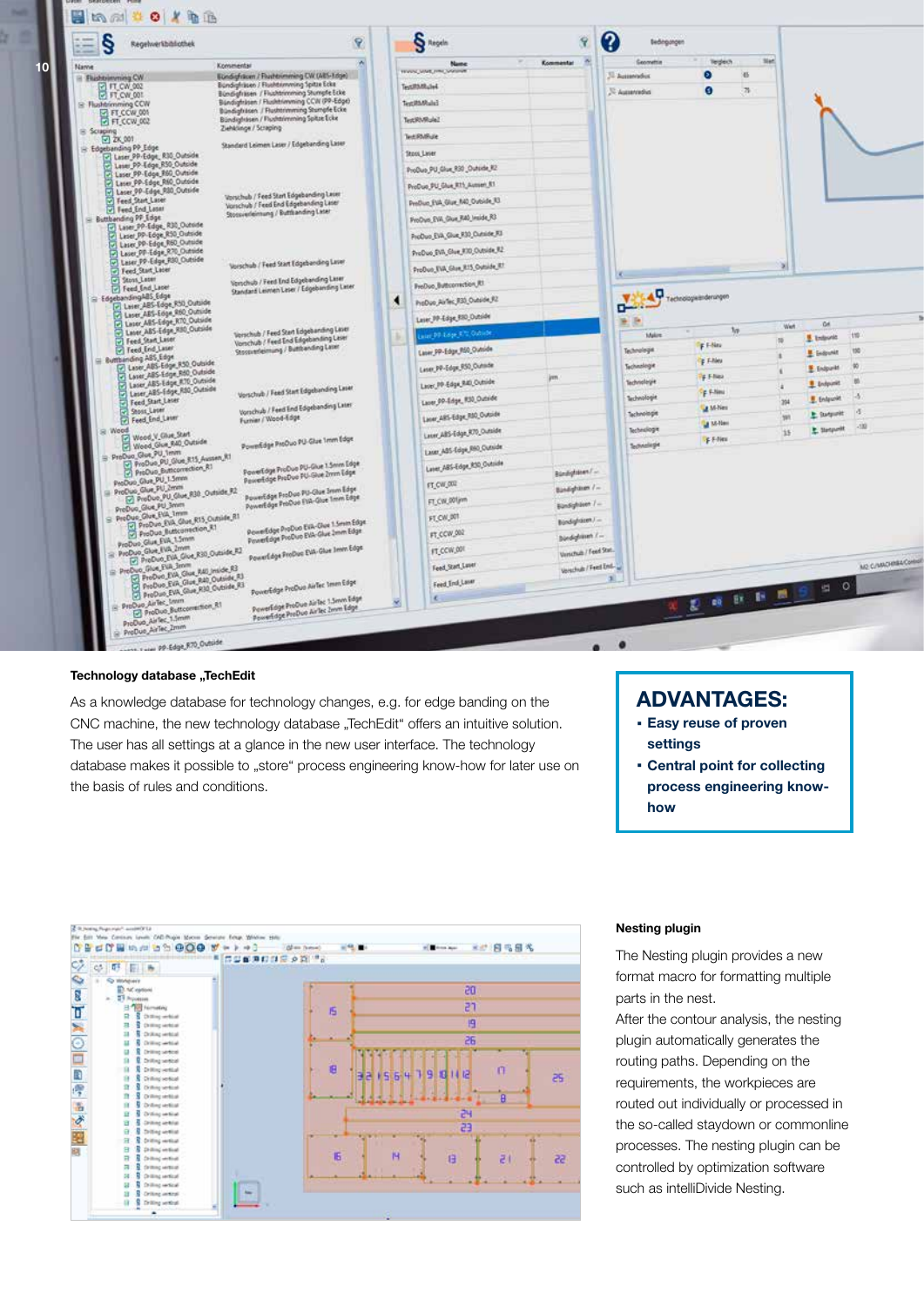



New import format MPRXE

The new MPRXE memory format offers new possibilities both internally and externally. The reduced memory size and faster loading/saving make the MPRXE memory format significantly more performant, especially for large and complex programs. External CAD/ CAM systems can use the MPRXE memory format to control the new wizard macro or string variables, for example.